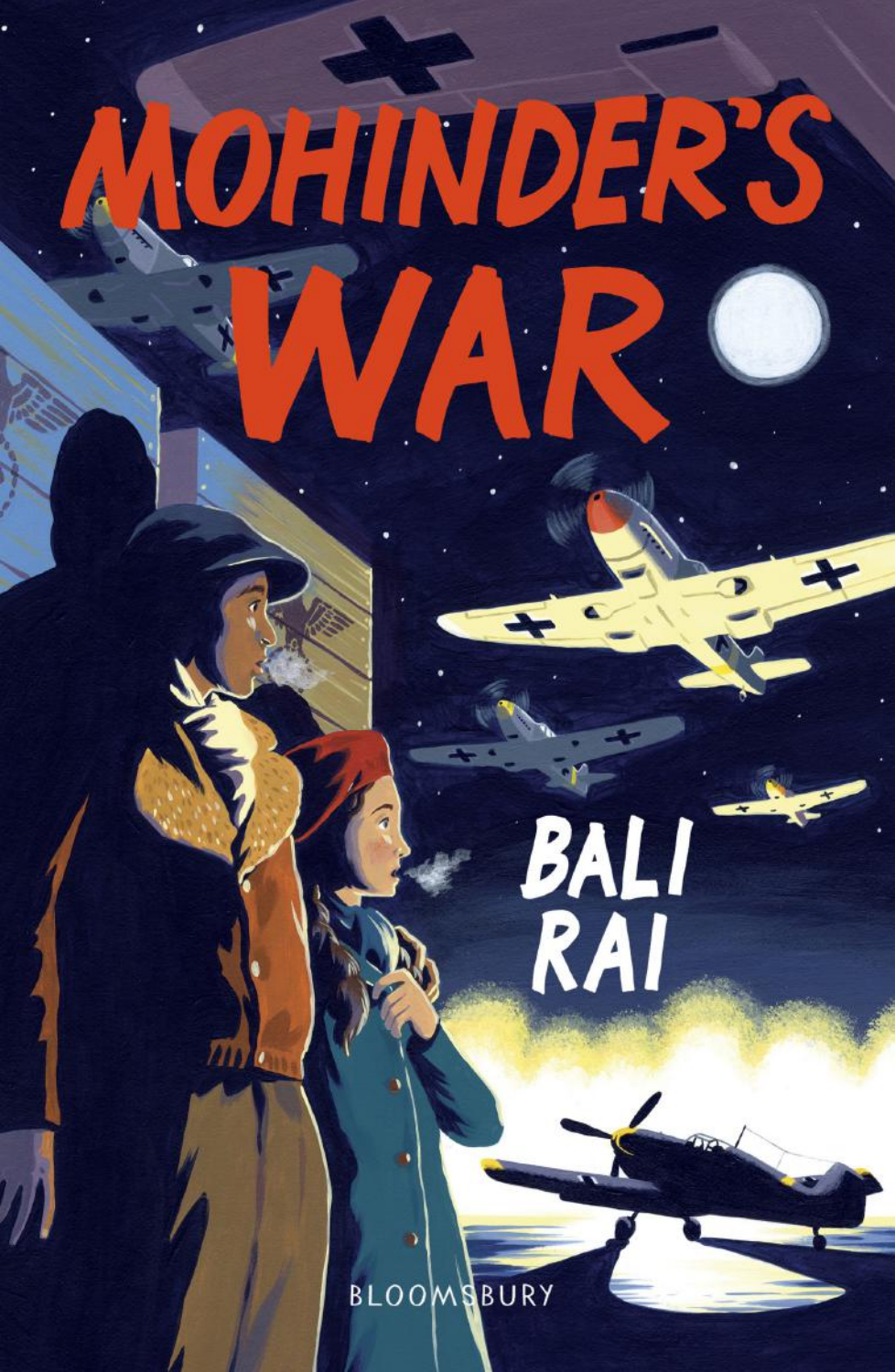# MOHINDER'S WAR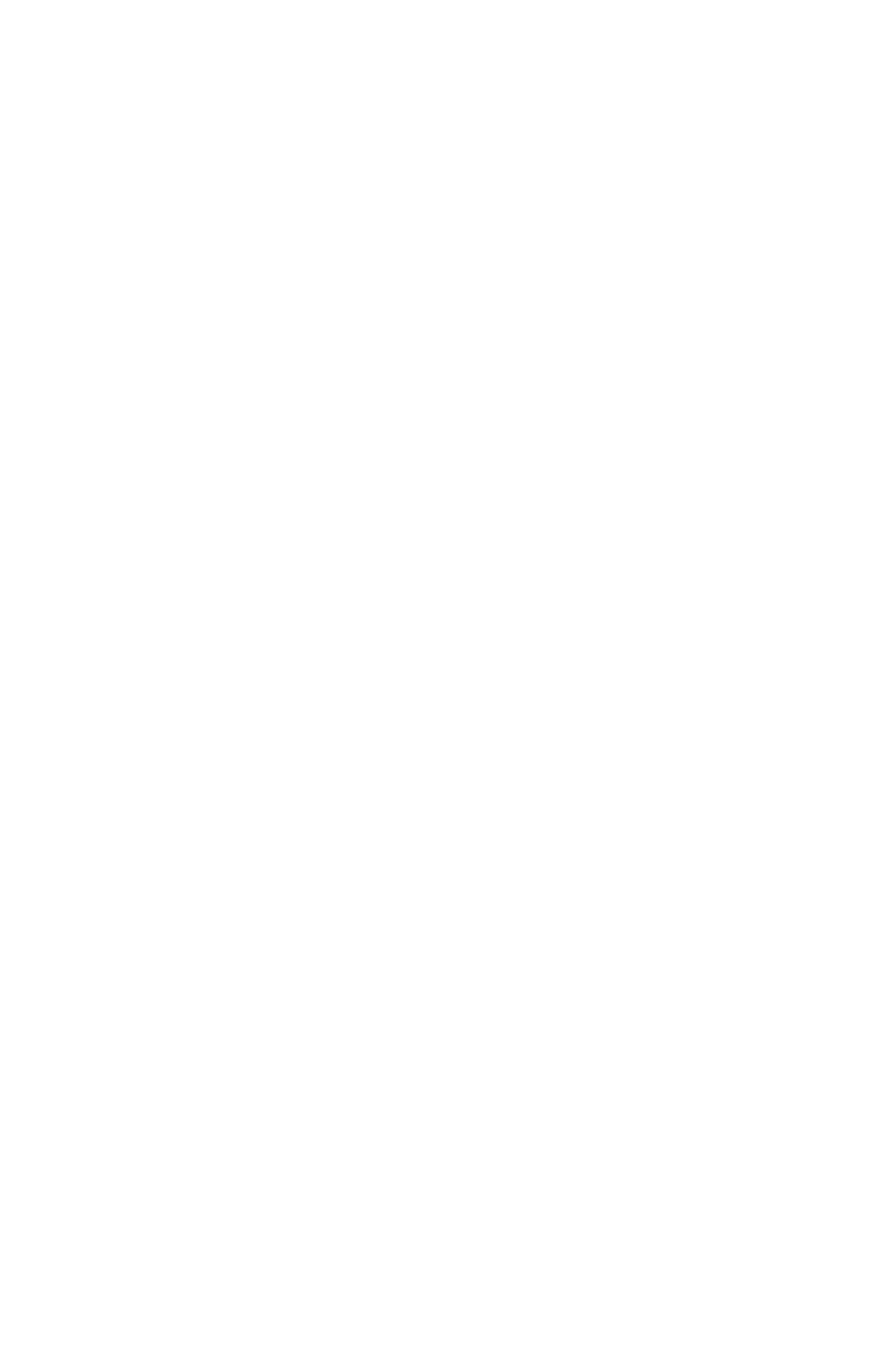## **MOHINDER'S MAP** WARRANG MEL



## **BALI RAI**

#### **BLOOMSBURY EDUCATION**

LONDON OXFORD NEW YORK NEW DELHI SYDNEY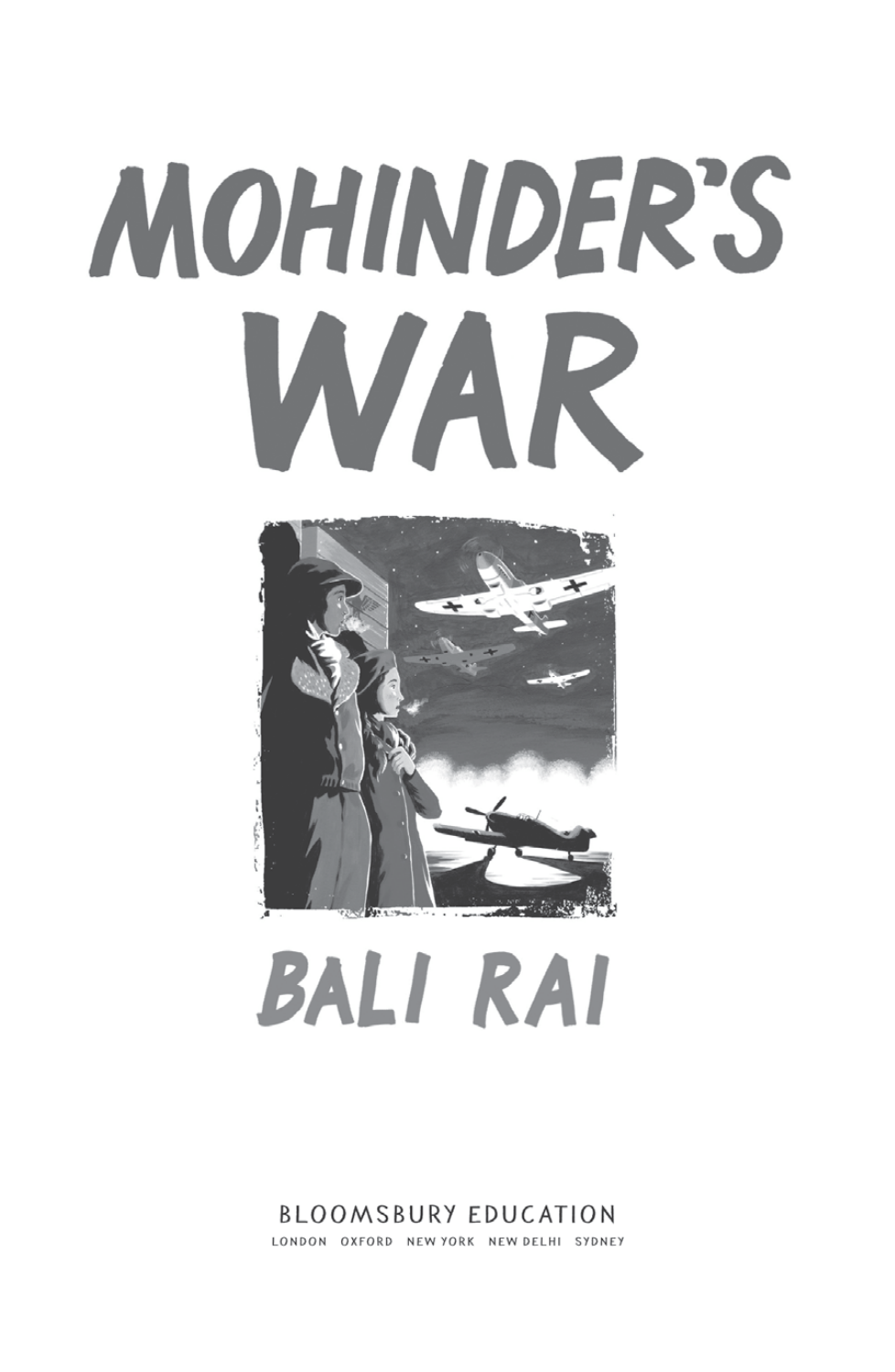#### BLOOMSBURY EDUCATION Bloomsbury Publishing Plc 50 Bedford Square, London, WC1B 3DP, UK

#### BLOOMSBURY, BLOOMSBURY EDUCATION and the Diana logo are trademarks of Bloomsbury Publishing Plc

First published in Great Britain in 2020 by Bloomsbury Publishing Plc

Text copyright © Bali Rai, 2020

Bali Rai has asserted his right under the Copyright, Designs and Patents Act, 1988, to be identified as Author of this work

This is a work of fiction. Names and characters are the product of the author's imagination and any resemblance to actual persons, living or dead, is entirely coincidental.

All rights reserved. No part of this publication may be reproduced or transmitted in any form or by any means, electronic or mechanical, including photocopying, recording, or any information storage or retrieval system, without prior permission in writing from the publishers

A catalogue record for this book is available from the British Library

ISBN: PB: 978-1-4729-5837-2; ePDF; 978-1-4729-5838-9; ePub: 978-1-4729-5839-6

Typeset by Newgen KnowledgeWorks Pvt. Ltd., Chennai, India

All papers used by Bloomsbury Publishing Plc are natural, recyclable products from wood grown in well managed forests. The manufacturing processes conform to the environmental regulations of the country of origin

To find out more about our authors and books visit www.bloomsbury.com and sign up for our newsletters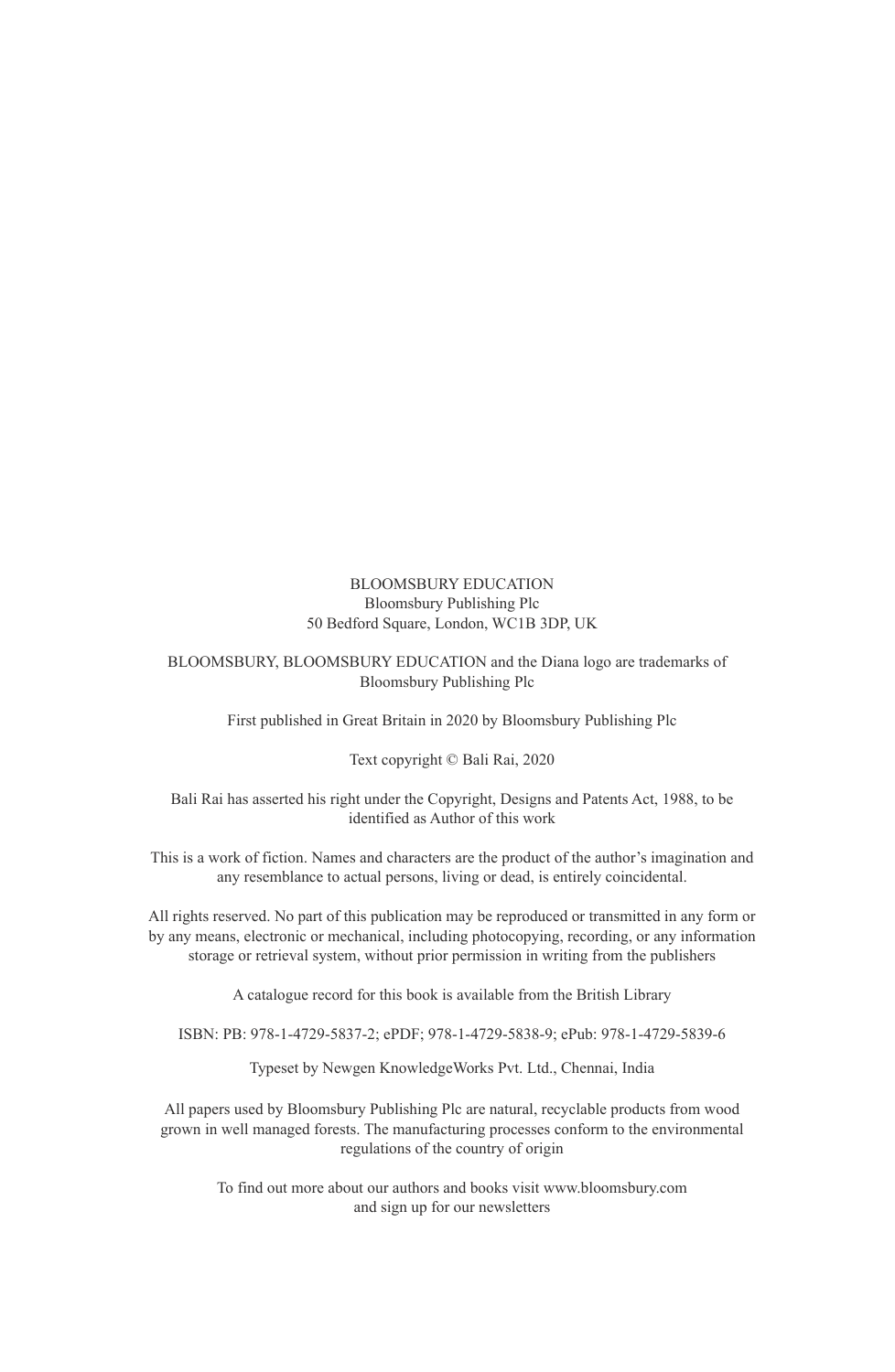### **PROLOGUE**

I pointed to the stranger.

'Who's that woman?'

Mum frowned.

'Which one?'

'The one in the light blue coat,' I said. 'She was crying all the way through the service.'

'Oh,' said Mum. 'She must be someone your great-grandfather knew years ago. I haven't seen her before.'

As we left the crematorium, I saw more unfamiliar mourners. Some were old, others younger, and there were some news reporters too. My great-grandfather had flown in World War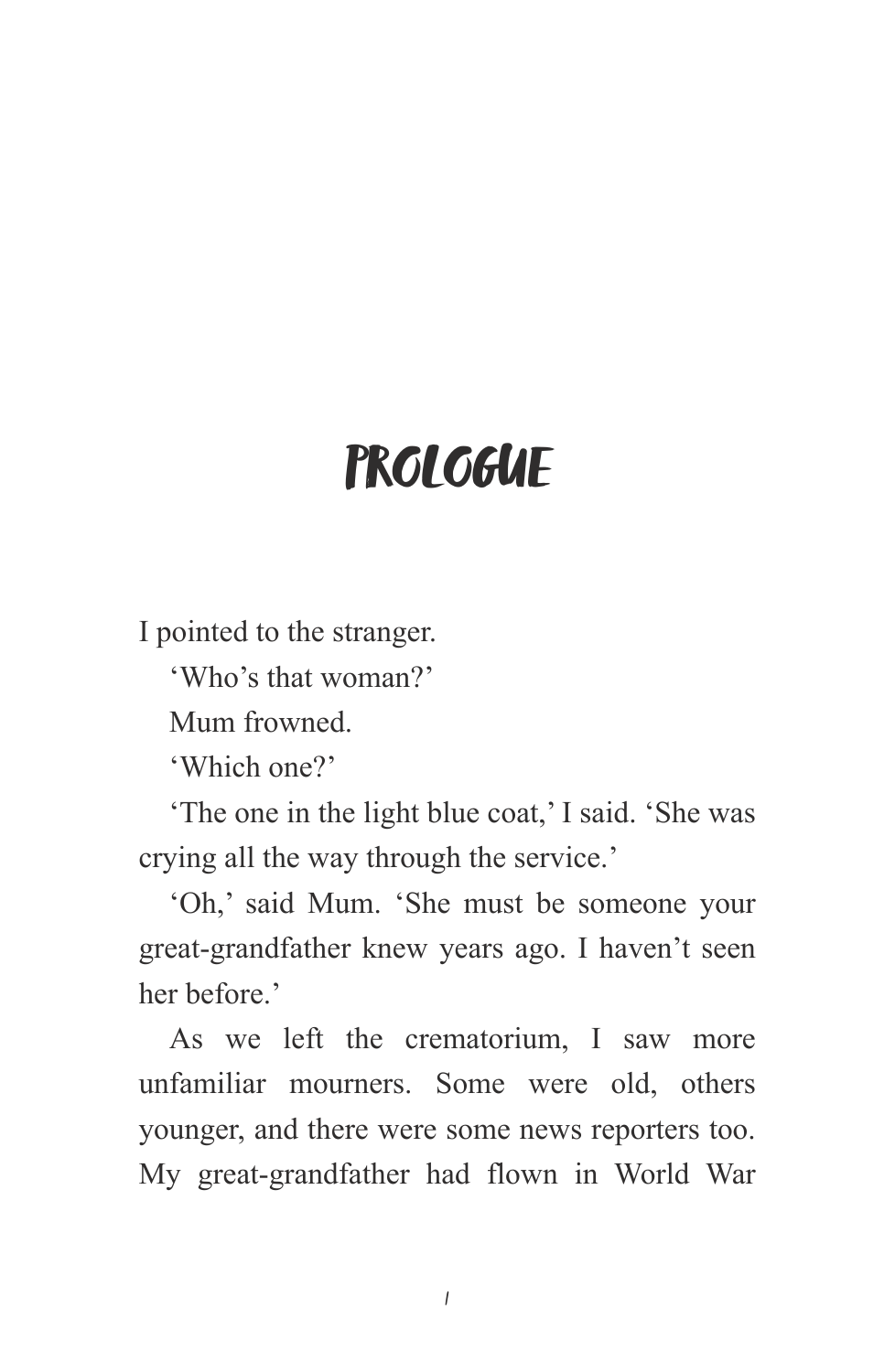Two, as an Indian attached to the Royal Air Force. He had lived to be a hundred-and-five years old, and we had been close.

I was only thirteen, but we'd had loads in common, which might sound strange, but you never met my great-grandfather. Even at the end, he was like a kid – full of humour and always telling great stories. We both loved books, and when his eyesight failed, I would read to him whenever I could. My grandfather, his only son, had died before him, and he'd lost many of his friends during and after the war. Sometimes I'd sit with him in the gardens of his care home, and he'd become suddenly wistful. He'd stare sightlessly into the distance, as though he'd spotted some dear old friend, or been haunted by some dark memory.

Later, my home town held a gathering in his memory. I was standing by an open fire exit, keeping cool on a hot day, when the unfamiliar woman appeared by my side. Her hair was silvery-grey and her eyes a deep, dark brown. She had a mole on her right cheek and a gap between her front teeth.

'You must be Simpreet,' she said.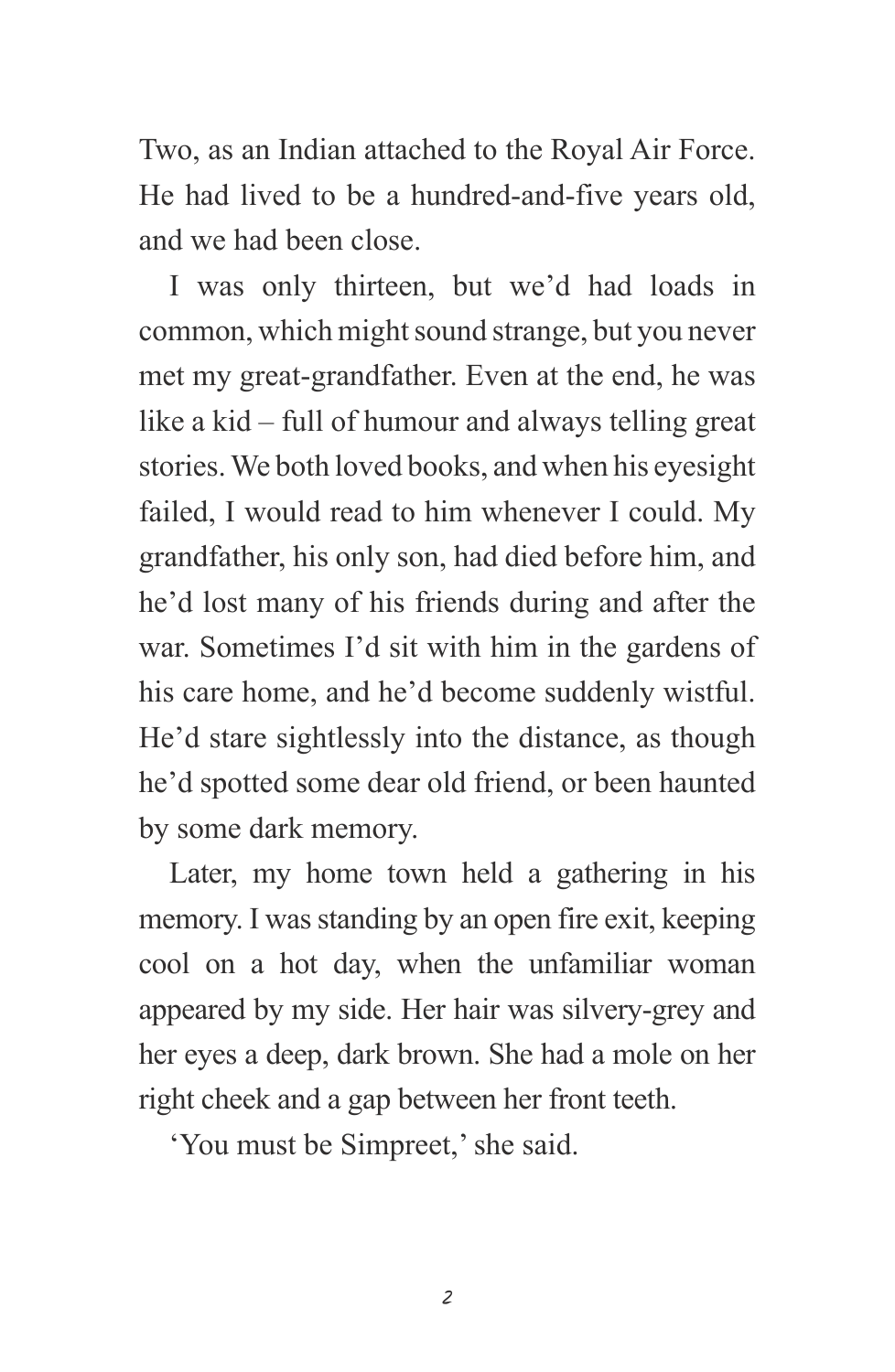My confusion was obvious, and the woman smiled and quickly explained.

'Mohinder told me about you. In one of the last letters he sent me. He enclosed a photograph of you with your mother. I recognised your mother at the crematorium<sup>'</sup>

'My great-grandad wrote to you?'

She nodded.

'Every week, until a few years ago. Then the letters stopped. I thought he had died, and my heart was broken, but then I saw a news item about him.'

'He went blind,' I told her. 'I guess he couldn't write any more. We were really close, so I used to read to him. But he never mentioned you.'

I was puzzled by her words. What did she mean by heartbroken, and why? Instead of concealing my thoughts, I asked her. The woman smiled.

'Forthright and fearless,' she said. 'Just like my brave Mo…'

'It sounds like you loved him.'

'I did,' she admitted. 'I still do. But not in the way most people might think.'

'So, how did you know him?'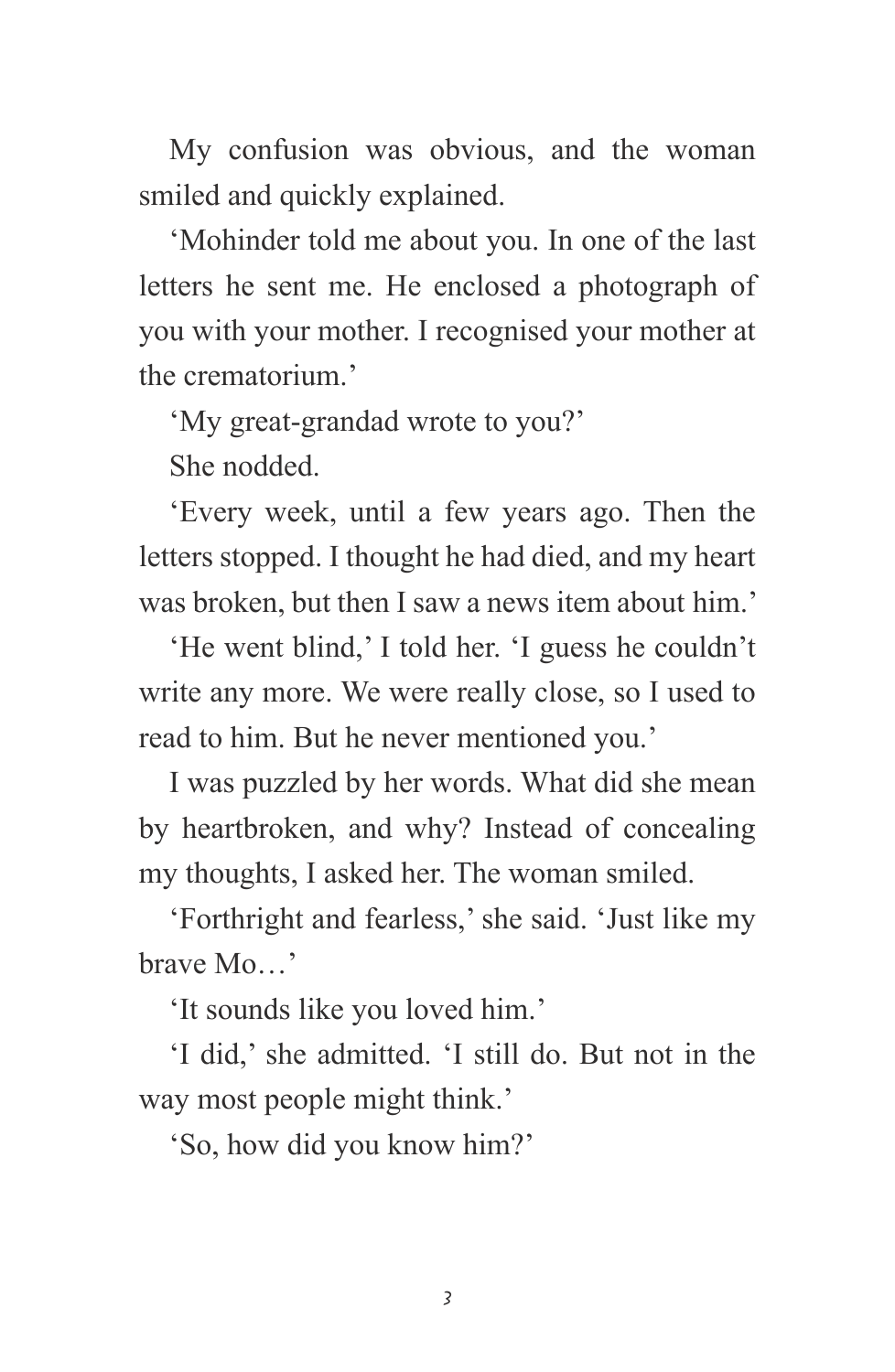The woman sighed. I saw the same wistfulness in her expression as I'd seen in my great-grandfather's.

'Mo saved my life,' she explained. 'When I was about your age.'

She pointed outdoors.

'Come,' she said. 'Let's find a bench to sit on. I've got a story to share with you…'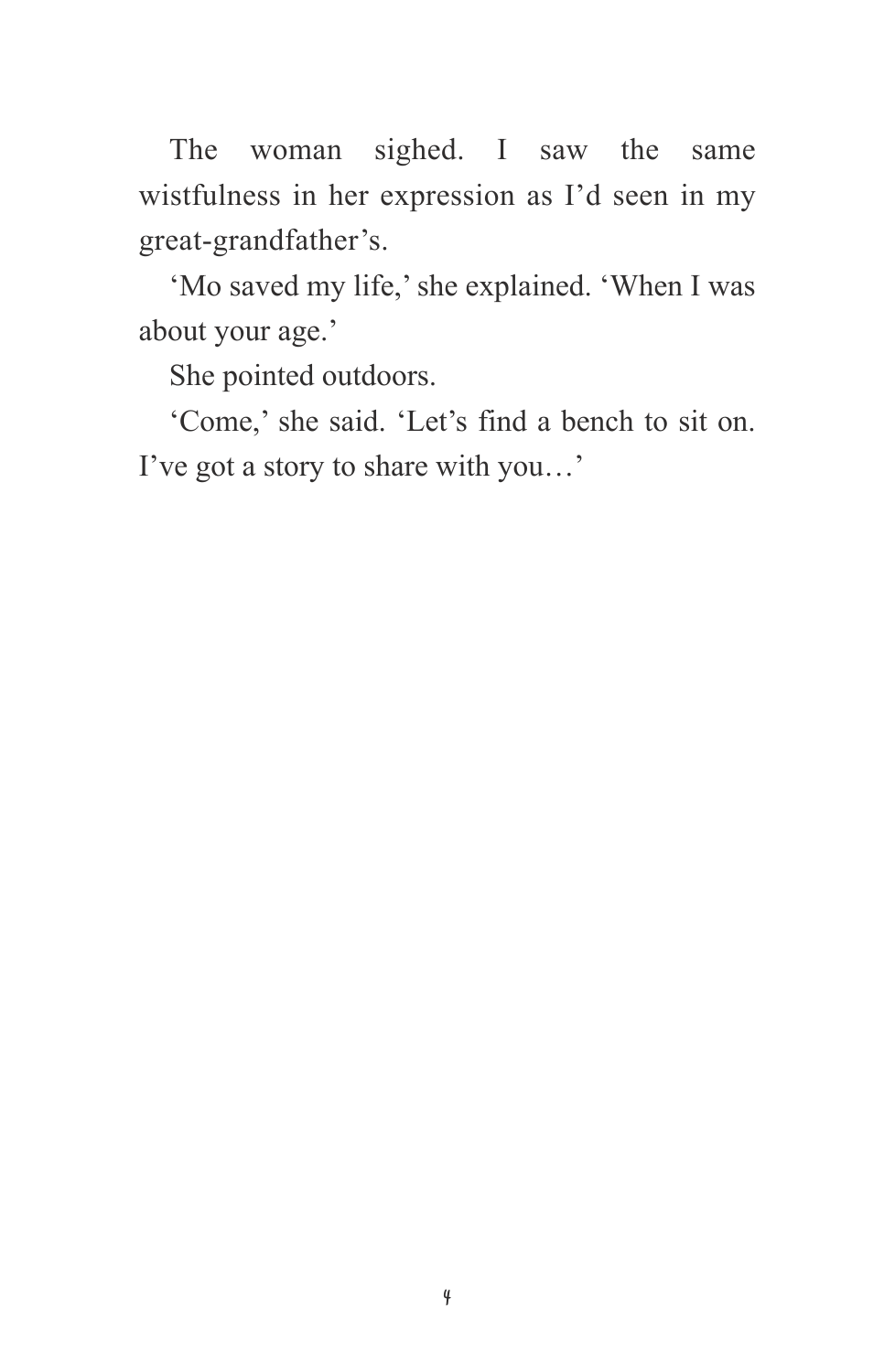### **ONE**

The sound of failing engines awakened me before dawn. They howled and clattered and thumped, and for a moment, I thought that I might be in danger. However, the wailing soon passed by, and then came the explosion. Maman ran into my room, her long brown hair as wild as her expression.

'Joelle!' she cried. 'Joelle!'

'I'm fine, Maman.'

'It has crashed,' she added. 'Did you hear?'

I sat up in bed, nodded and shivered. It was late November and uncommonly cold, much like the previous winter had been. My bedroom window was ill-fitting, iced over and draughty, and my nose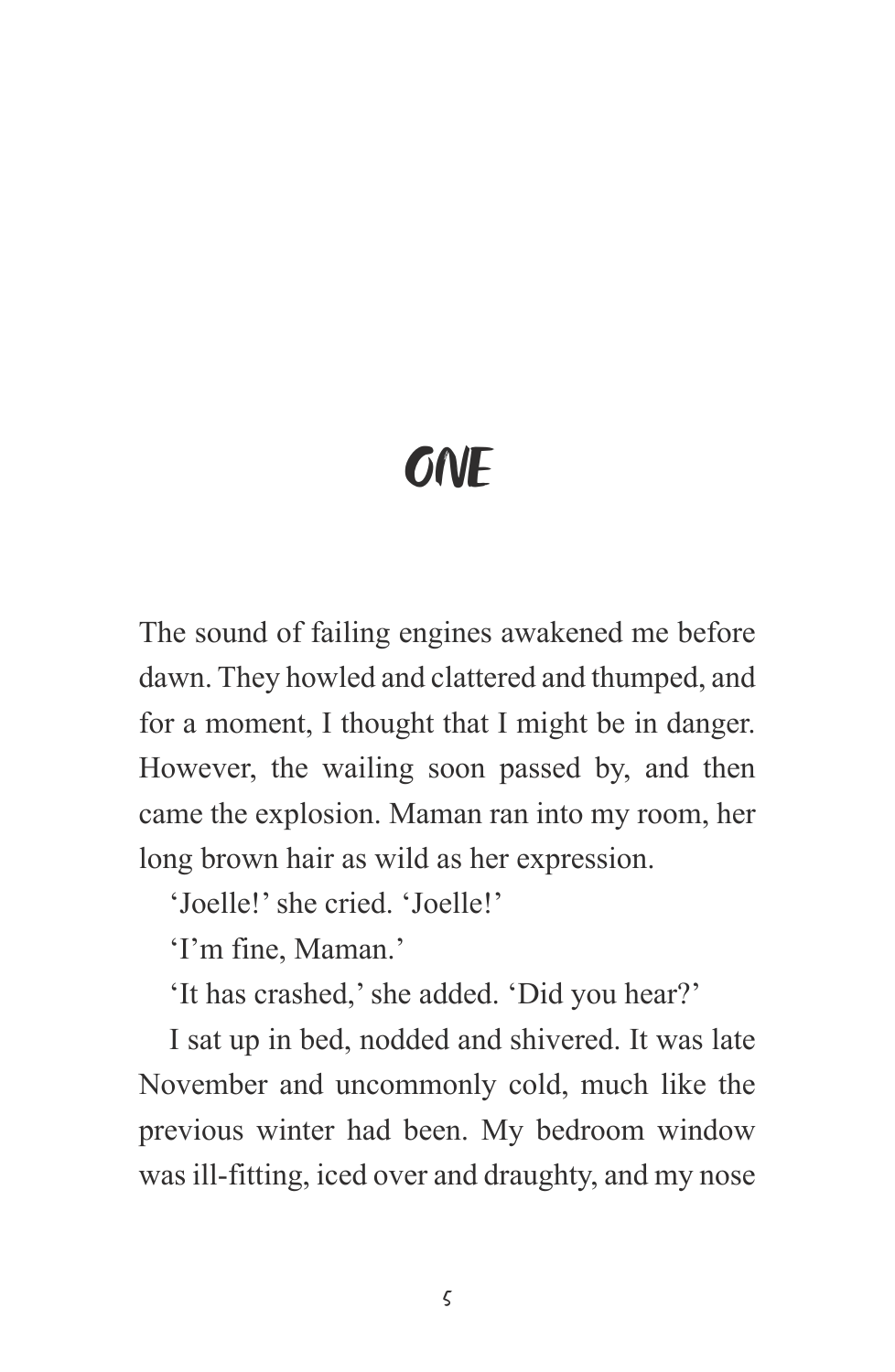ran. The climate matched the mood of my country, overrun by Germans and without hope of liberty. France, in 1941, was a shadow of itself, shivering under oppressive forces.

'Will they come here?' I asked, talking of the Germans.

'It is probable,' Maman told me. 'Those dogs will do as they please.'

She spat out her words, her contempt for our conquerors obvious. Everyone hated the Nazis, bar those who collaborated with them. They were the enemy, to be thwarted and resisted, as best we could. Maman and Papa went further still, engaging with the *Maquis* – those who would later be remembered as the Resistance. We sheltered them when required and helped them on their secretive missions. All of which meant danger and possibly death.

For myself, then only thirteen years on this Earth, the concepts of oppression and mortality should have been unfamiliar things. Like far-off countries and exotic foods, they should have remained the stuff of stories. But we were under occupation, and my age meant nothing. Childhood, in its purest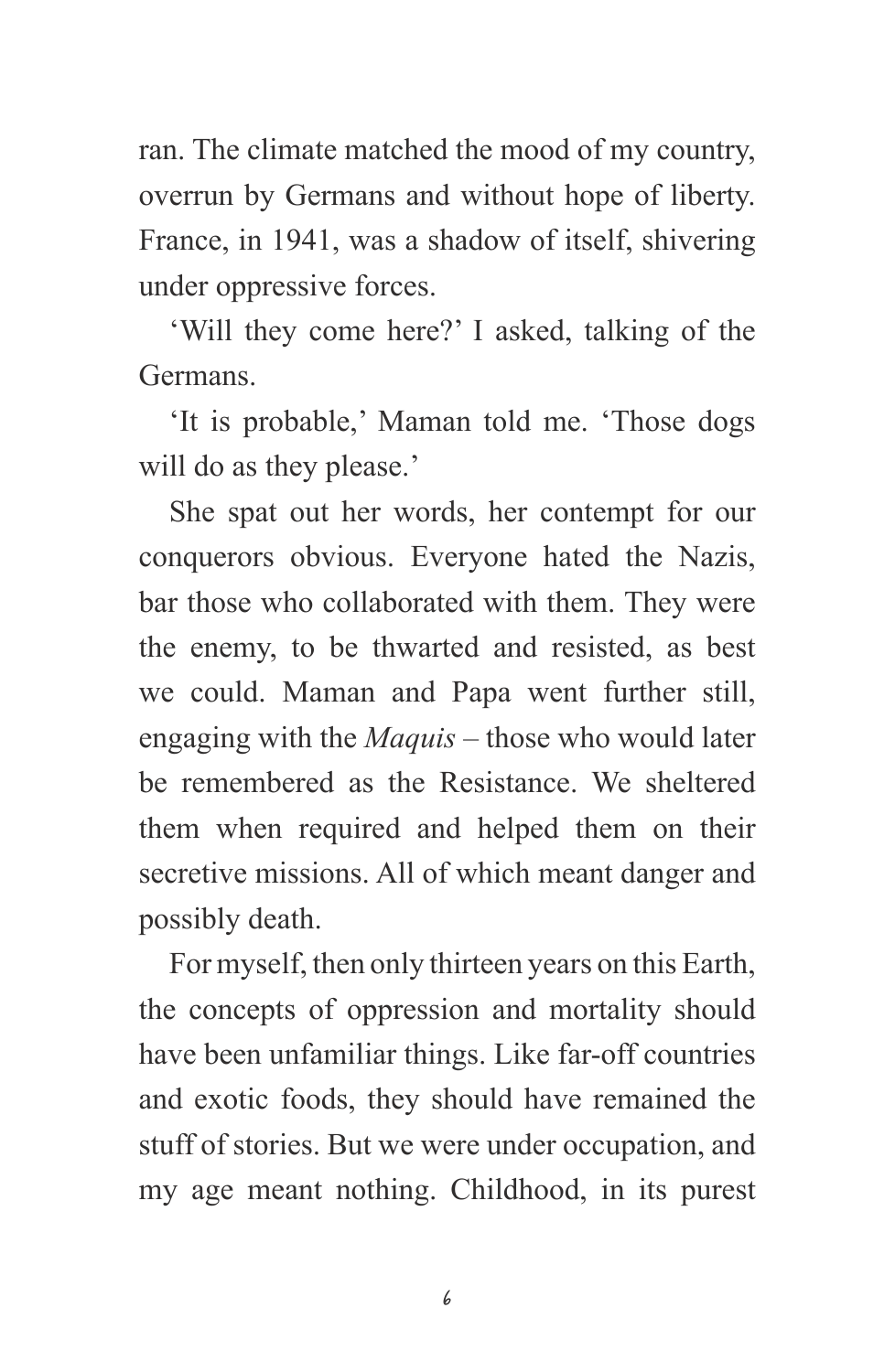form, was impossible. So, I embraced my new life, despite my fears. I did as I was asked, like a good little soldier might, and each time we frustrated the enemy, however slightly, I felt proud and worthy. Such was my life, then.

'Where is Papa?' I asked.

'He left a while ago,' Maman replied. 'To light the ovens.'

My parents were bakers, with a small *boulangerie* at the heart of our little town. Before the Germans came, business was good, and we lived a charmed life, even though we were never rich. Back then, our town was lively and the people mostly cheerful. Many would gather in the central square, drinking and eating on the long summer evenings, and singing songs. Even the cold dark nights before Christmas were full of merriment. It was idyllic. To a small child, the world seemed vibrant and wholesome, and so wonderfully warm and full of possibilities. Before they came.

Afterwards, everything stopped. The warmth dissipated, the vibrancy dulled, and the people grew fearful and depressed. Our bakery suffered as food shortages took hold, and rationing meant that

7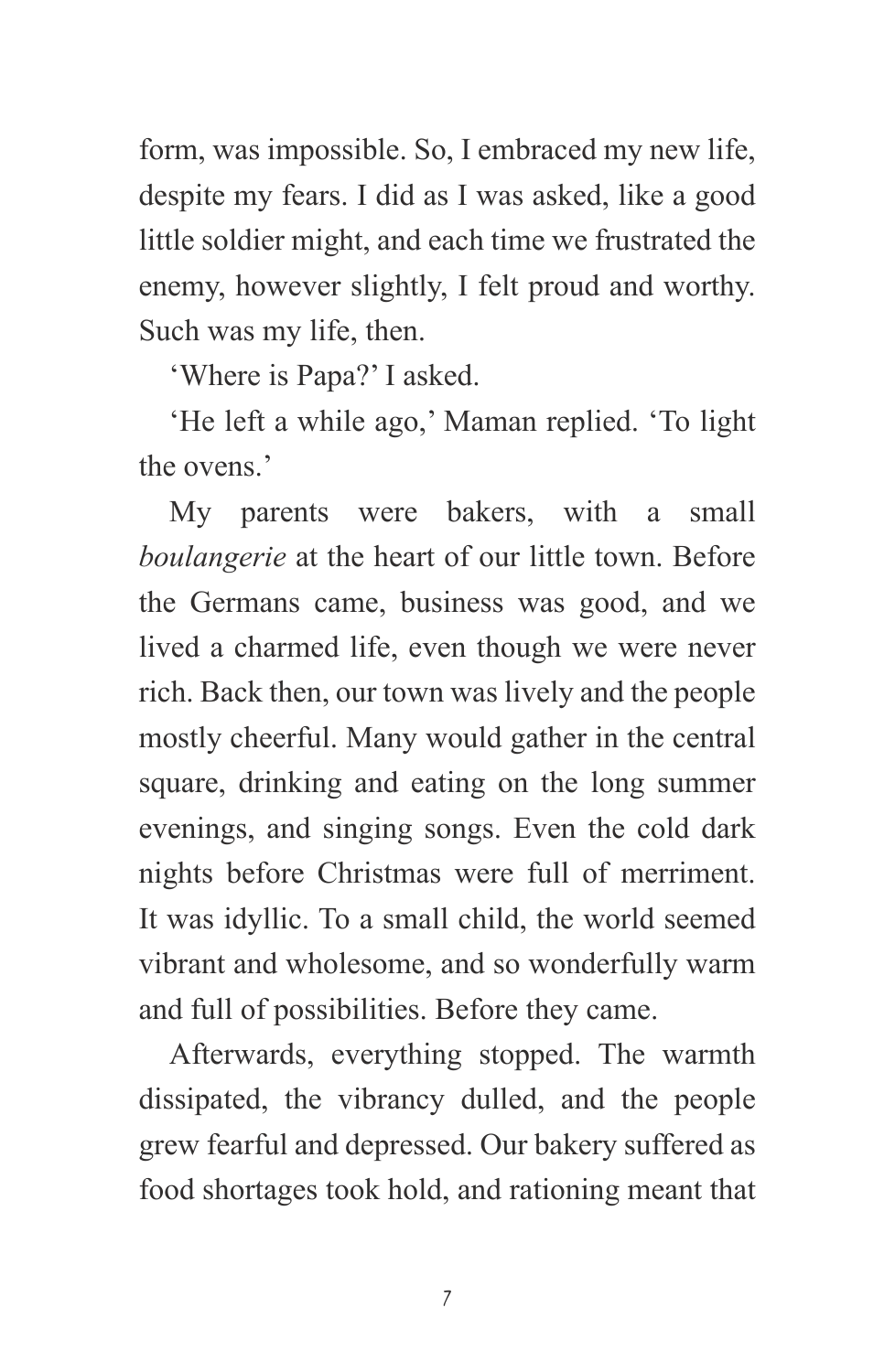everyone went without. Yet still Papa would rise each morning and light the ovens.

'One day the flour will be delivered,' he'd often tell me. 'The war will end, and liberty will return.'

'So, then, save your fuel,' I would say to him. 'Until you need it.'

Papa would shake his head.

'The ovens must never grow cold,' he explained. 'They are hope, Joelle, and we must always have hope. If the fires go out, we have let these animals win. And we will not let them win.'

'So, we must keep the fires burning?'

'Always,' he replied, with a distant expression, as though he were forlorn in some way. 'Always…'

Now, Maman urged me to sleep once more.

'I cannot,' I replied. 'I cannot sleep. Not when they might come, and we have…'

'SHHH!' Maman told me. 'Do not even mention them!'

Down in our cellar, behind a secret door known only to us, hid two people. Two resistors. To think that they, and we, might be discovered chilled my bones more than any ice could.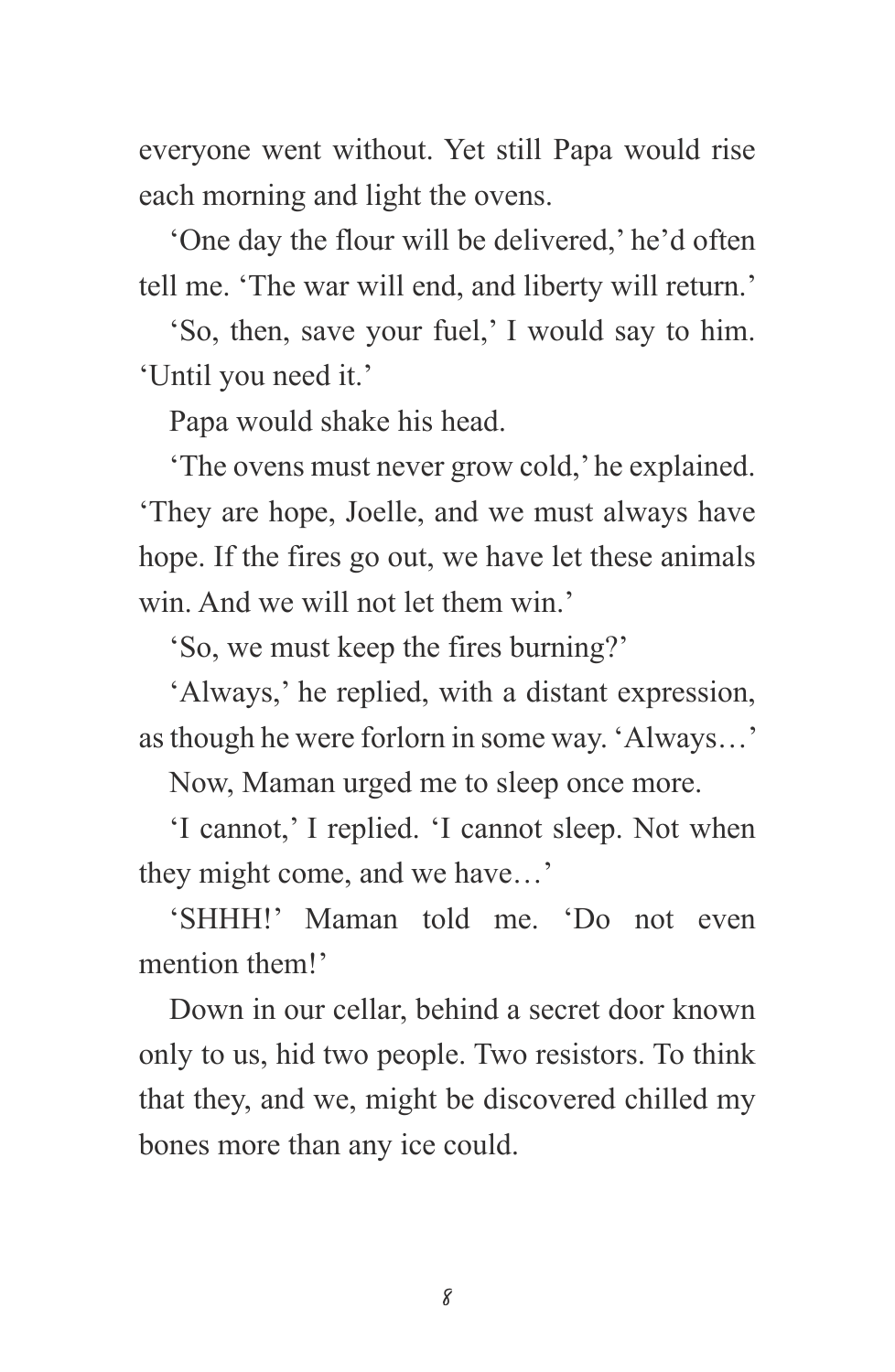'It will be fine,' Maman told me. 'Chin up, as I used to say in England.'

Maman was English by birth, from a town called Gravesend in Kent. I had never visited England at that time, but Maman was always full of stories of her childhood and had taught me her language.

'What shall we do?' I asked her. 'If the Germans come?'

'Nothing,' she advised. 'We will do nothing but continue our daily routines. We will be polite and friendly and cause no trouble. They will not suspect a woman and child of anything.'

I nodded and pulled the covers around myself, praying that she was right.

The plane crashed beyond our little house, in fields that had been owned by Monsieur Deschamps until the Nazis shot him and his family for Resistance activity. Their bodies were taken to the town square and left by the fountain. A warning to us all. Grace Deschamps had been my friend, only two years older than me. A happy and gentle girl with a kind heart. Now, as I trudged down an icy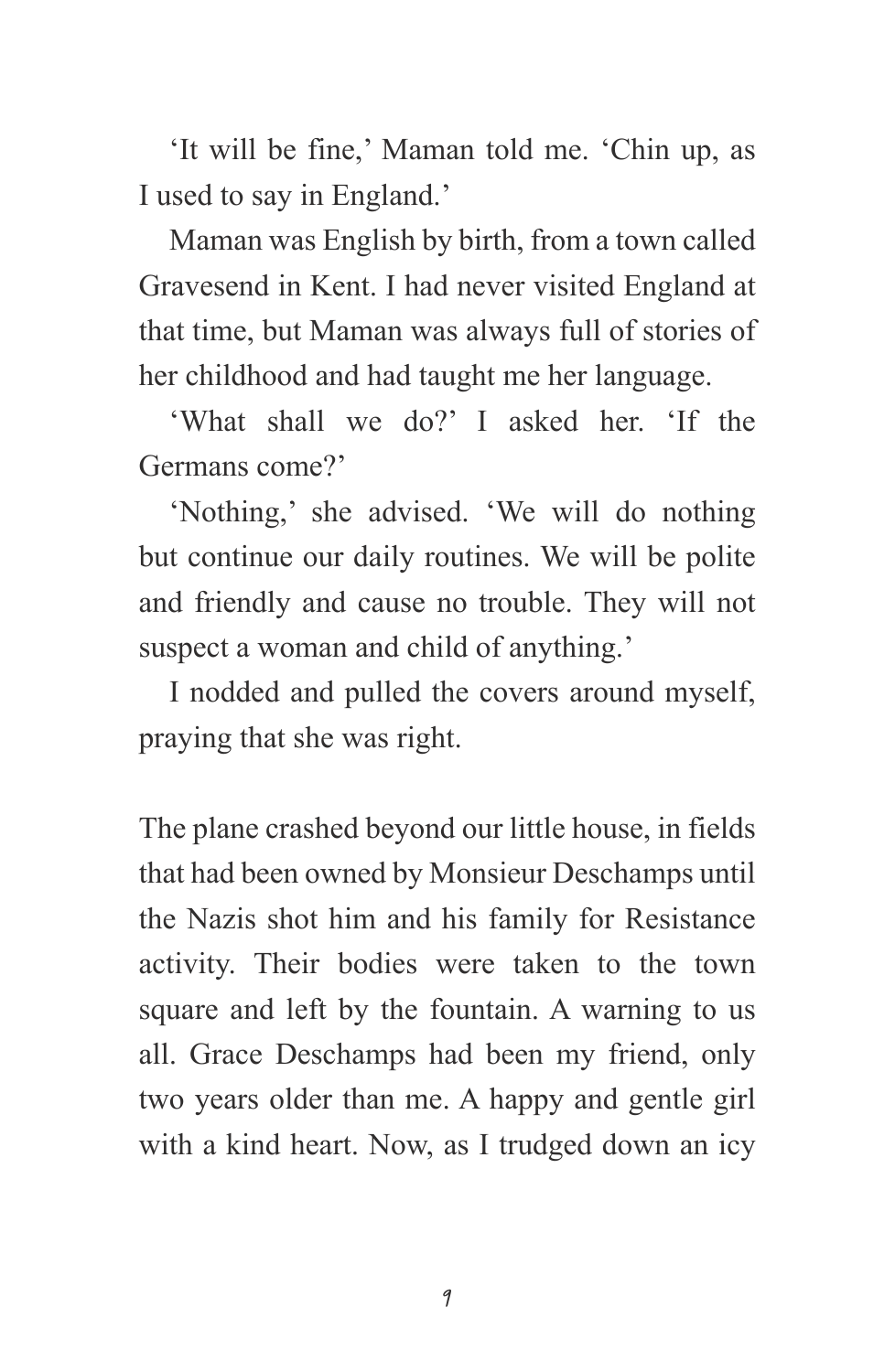lane, I wondered what had happened to the pilot. Whether he had been German or British, or some other nationality. And I thought of Grace and how we had played together in the very fields where the plane had crashed.

Some distance away, several Germans searched the area, while another stood atop an armoured vehicle looking through field glasses. I was not concerned about them spotting me. Iwas just a young girl, heading in the opposite direction, towards a stream that ran through woodland. The woods were my secret place, my escape. As I approached the bank of the stream, however, another German appeared from the trees to my left. He was young, no more than twenty years old, and he half-smiled at me.

'Have you seen a man here?' he asked in poor French.

'No,' I replied. 'I have not seen anyone.'

'Are you sure?'

'Yes, sir,' I told him, showing my best manners, just as Maman had suggested.

'You live nearby?'

I turned and pointed out our house, about half a mile back towards town.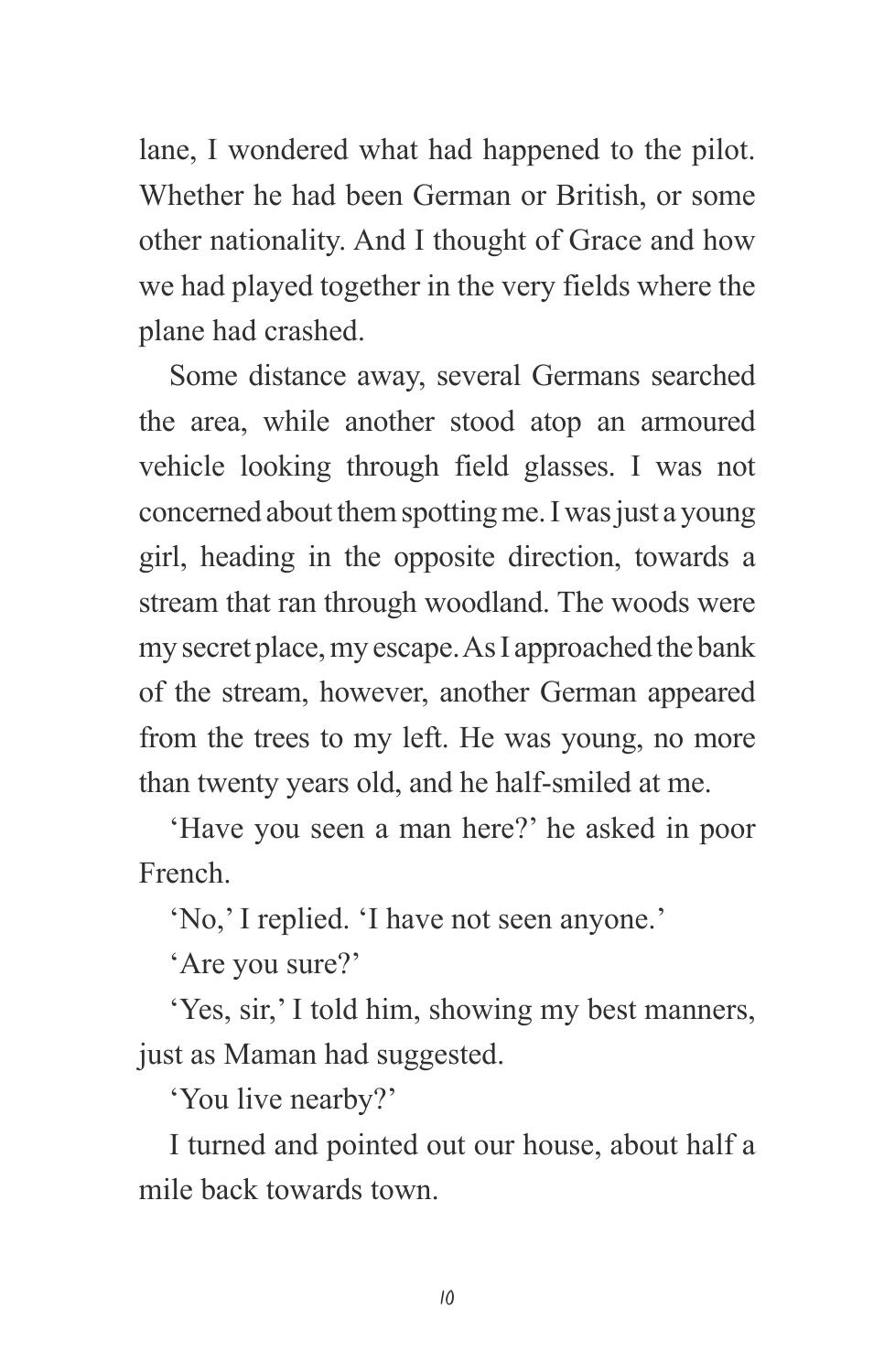'There,' I told him.

He wore a grey overcoat, grey trousers and black leather boots caked in dirt. A rifle hung around his right shoulder.

'Are your parents at home?'

'Just my maman,' I replied. 'Papa is in town.'

'Very well,' he told me. 'Run along!'

I nodded and bid him good morning. At the edge of the woods, I turned and saw the soldier heading towards my house.

'Please don't find them,' I whispered. 'Please don't hurt Maman.'

I followed the stream until I came to a clearing. I knew the woods well and found my usual rock and sat down. The stream widened here, and its edges were icy. The water was pure and clear, and I sat to think about my life and my future, as I always did. I longed for the day that France would be free, but that day seemed a long way off. A dream, impossible to reach.

A sudden rustling broke my thoughts. To my right, from a thicket of bushes dwarfed by several great oak trees, came a thin and ragged fox. Its bright carroty fur brought a welcome splash of colour.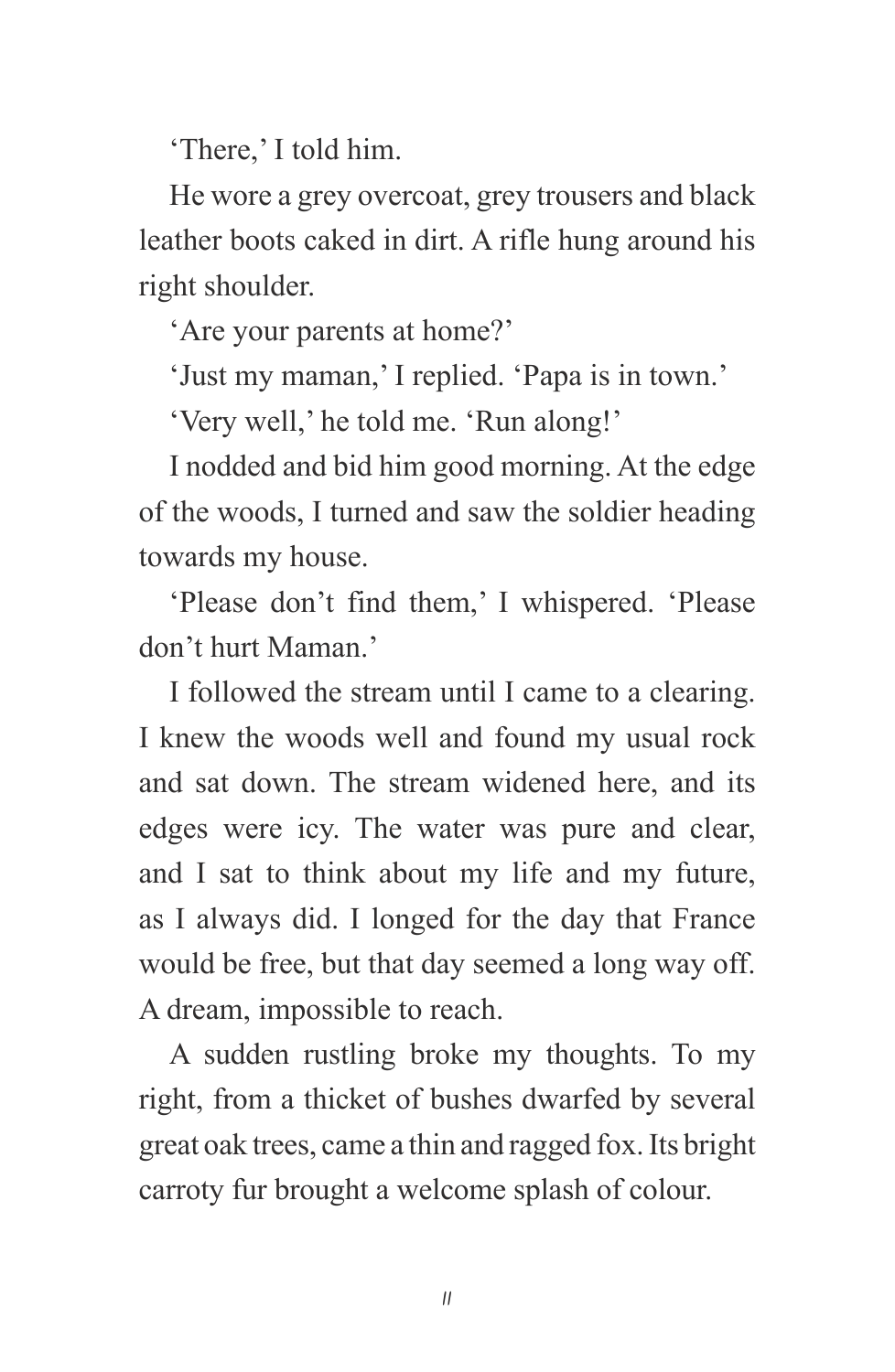'*Bonjour*, Monsieur Renard,' I said.

The fox looked up at me, cocked his head, then continued to forage. Thinking no more of it, I turned back to the stream. That was when I heard something moaning. Startled, I jumped up and took a step away.

'Hello?'

When no one replied, I assumed that a small animal might be in the bushes – perhaps a victim of the fox. Only, the moaning grew louder and more human, and that was when I knew.

I edged closer to the thicket, and saw only branches and leaves, but in an awkward formation. As though they had been cut, moved and replaced – perhaps as cover for…

'Hello?' I said again, only this time in English.

'Help…' someone croaked in reply. 'Please!'

The person was male, and English, but with an accent I had never heard. I had seen some Senegalese soldiers before the Germans took over – marching with French troops, speaking the language in strong accents, but this was different. It had to be the English pilot of the crashed plane.